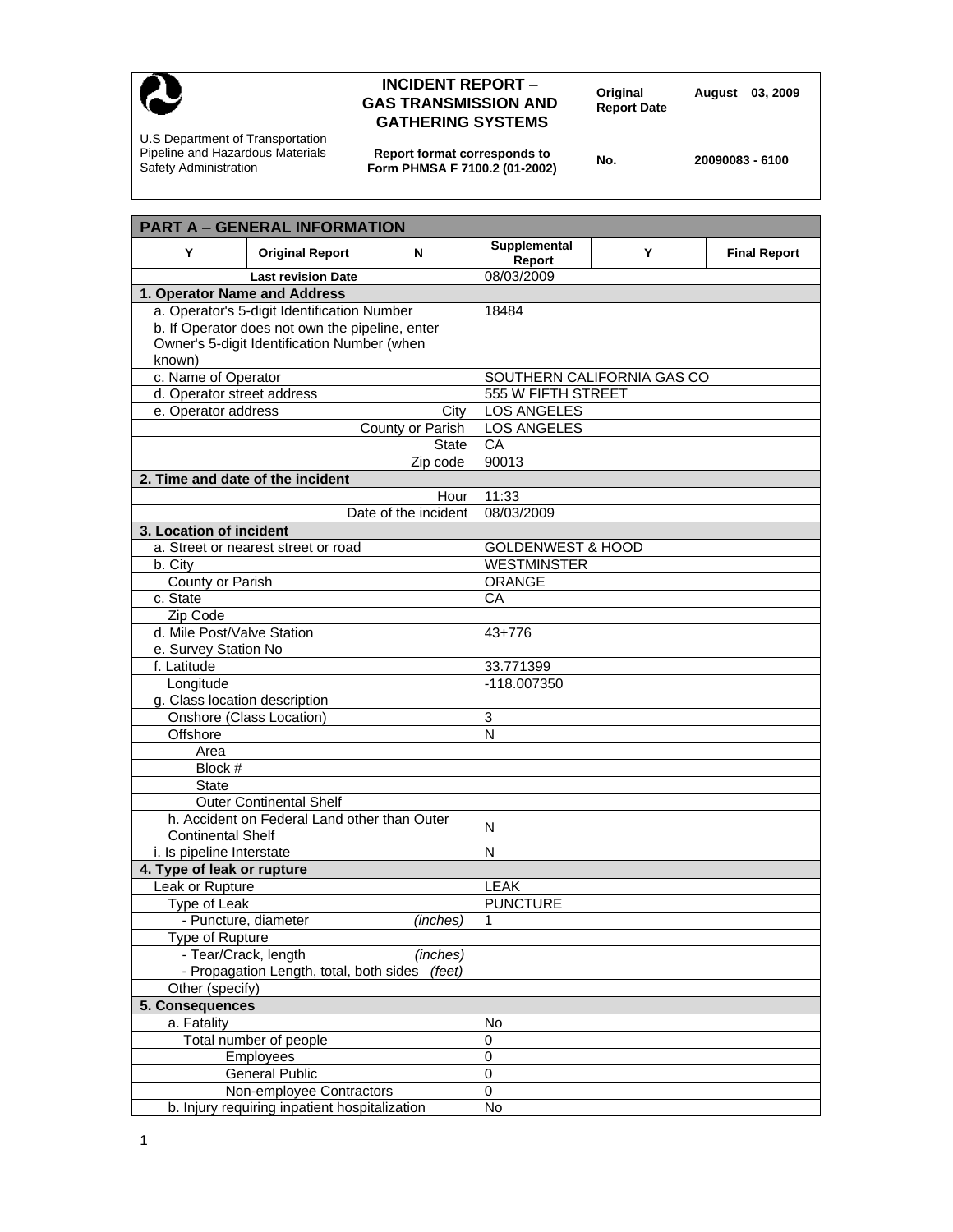| Total number of people                                | 0                                       |
|-------------------------------------------------------|-----------------------------------------|
| Employees                                             | $\mathbf 0$                             |
| <b>General Public</b>                                 | $\mathbf 0$                             |
| Non-employee Contractors                              | 0                                       |
| c. Property damage/loss (estimated)                   | Yes                                     |
| \$<br>Total                                           | 63,000                                  |
| \$<br>Gas loss                                        | 2,000                                   |
| $\overline{\mathcal{S}}$<br>Operator damage           | 61,000                                  |
| Public/private property damage<br>\$                  | 0                                       |
| d. Release Occurred in a 'High Consequence<br>Area'   | Y                                       |
| e. Gas Ignited / Gas did not ignite                   | Gas did not Ignite                      |
| f. Explosion / No Explosion                           | NO EXPLOSION                            |
| g. Evacuation (general public only)                   | N                                       |
| Number of people                                      | 0                                       |
| <b>Evacuation Reason</b>                              |                                         |
| 6. Elapsed time until area was made safe              |                                         |
| Hours                                                 | 6                                       |
| <b>Minutes</b>                                        | 30                                      |
| 7. Telephone Report                                   |                                         |
| <b>NRC Report Number</b>                              | 911623                                  |
| Date                                                  | 07/15/2009                              |
| 8. Pressure                                           |                                         |
| a. Estimated pressure at point and time of            |                                         |
| incident<br>(PSIG)                                    | 180.00                                  |
| b. Max. allowable operating pressure (MAOP)<br>(PSIG) | 200.00                                  |
| c. MAOP established by 49 CFR section                 | 49 CFR 192.619(a)(4)                    |
| d. Did an over pressurization occur relating to       |                                         |
| the incident?                                         | N                                       |
| <b>PART B - PREPARER AND AUTHORIZED SIGNATURE</b>     |                                         |
| Preparer's Name                                       | W. JEFF KOSKIE                          |
| Preparer's Title                                      |                                         |
| Area Code and Telephone Number                        | 2132443283                              |
| Preparer's E-mail Address                             | WKOSKIE@SEMPRAUTILITIES.COM             |
| Area Code and Facsimile Number                        | 2132448155                              |
| <b>PART C - ORIGIN OF THE INCIDENT</b>                |                                         |
| 1. Incident occurred on                               |                                         |
| 2. Failure occurred on                                | <b>BODY OF PIPE</b>                     |
| Other (specify)                                       |                                         |
| 3. Material involved (pipe, fitting, or other         |                                         |
| component)                                            | <b>STEEL</b>                            |
| Plastic failure was                                   |                                         |
| a. ductile                                            | N                                       |
| b. brittle                                            | N                                       |
| c. joint failure                                      | N                                       |
| Material other than plastic or steel                  |                                         |
| 4. Part of the system involved in incident            | ONSHORE PIPELINE, INCLUDING VALVE SITES |
| Other (specify)                                       |                                         |
| 5. Year the pipe or component which failed was        |                                         |
| installed                                             | 1948                                    |
| <b>PART D - MATERIAL SPECIFICATION</b>                |                                         |
| 1. Nominal pipe size (NPS)<br>(inches)                | 16.00                                   |
| 2. Wall thickness inches                              | 0.25                                    |
| 3. Specification                                      | <b>GRADE A</b>                          |
| <b>SMYS</b>                                           | 21                                      |
|                                                       |                                         |
| 4. Seam type                                          |                                         |
| 5. Valve type                                         |                                         |
| 6. Pipe or valve manufactured by                      |                                         |
| in year                                               |                                         |
| <b>PART E - ENVIRONMENT</b>                           |                                         |
| 1. Area of incident                                   | <b>UNDER PAVEMENT</b>                   |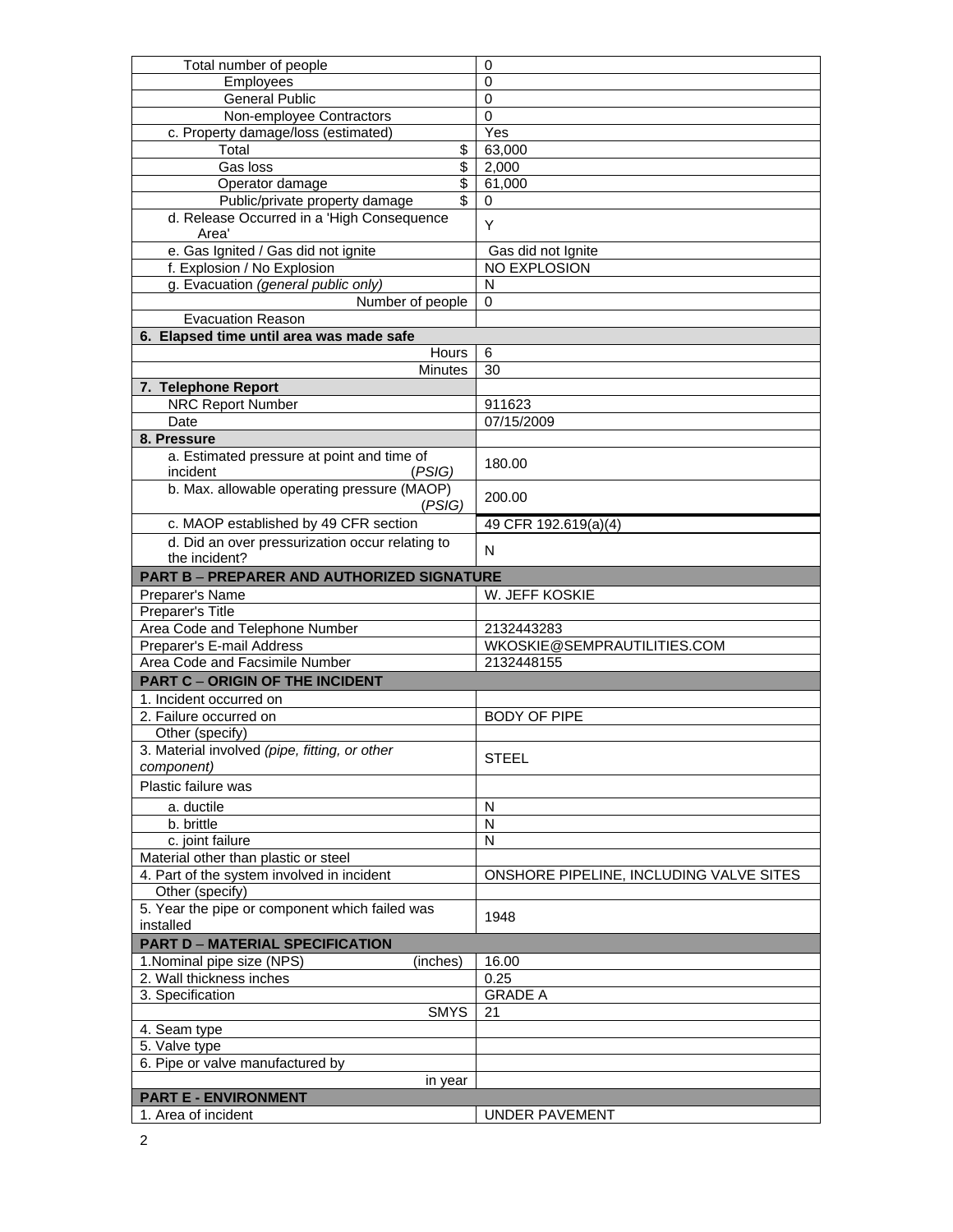| Other (specify)                                   |                                     |
|---------------------------------------------------|-------------------------------------|
| Depth of cover<br>(inches)                        | 18                                  |
| <b>PART F - APPARENT CAUSE</b>                    |                                     |
| <b>F1-CORROSION</b>                               |                                     |
| 1. External Corrosion                             |                                     |
| 2. Internal Corrosion                             |                                     |
| Complete items a-e where applicable               |                                     |
| a. Pipe Coating                                   |                                     |
| b. Visual Examination                             |                                     |
| Other (specify)                                   |                                     |
| c. Cause of Corrosion                             |                                     |
| Other (specify)                                   |                                     |
| d. Was corroded part of pipeline considered to    |                                     |
| be under cathodic protection prior to discovering |                                     |
| incident?                                         |                                     |
| <b>Year Protection Started</b>                    |                                     |
| e. Was pipe previously damaged in the area of     |                                     |
| corrosion?                                        |                                     |
| How long prior to incident?<br>Years              |                                     |
| <b>Months</b>                                     |                                     |
| <b>F2-NATURAL FORCES</b>                          |                                     |
| 3. Earth Movement                                 |                                     |
| Description                                       |                                     |
| Other (specify)                                   |                                     |
| 4. Lightning                                      |                                     |
| 5. Heavy Rains/Floods                             |                                     |
| Description                                       |                                     |
| Other (specify)                                   |                                     |
| 6. Temperature                                    |                                     |
| Description                                       |                                     |
| Other (specify)                                   |                                     |
| 7. High Winds                                     |                                     |
| <b>F3 - EXCAVATION</b>                            |                                     |
| 8. Operator Excavation Damage (including their    |                                     |
| contractors) / Not Third Party                    |                                     |
| 9. Third Party Excavation Damage                  | Yes                                 |
| a. Excavator group                                | PROFESSIONAL EXCAVATOR              |
| b. Type                                           | <b>ROAD WORK</b>                    |
| Other (specify)                                   |                                     |
| c. Did operator get prior notification of         | Y                                   |
| excavation activity?                              |                                     |
| Date received                                     | 8<br>5<br>2009<br>day<br>mo.<br>yr. |
| Notification received from                        | <b>ONE CALL SYSTEM</b>              |
| d. Was pipeline marked?                           | Υ                                   |
| Temporary markings                                | <b>PAINT</b>                        |
| Permanent markings                                |                                     |
| Marks were                                        | <b>ACCURATE</b>                     |
| Were marks made within required time?             |                                     |
| <b>F4-OTHER OUTSIDE FORCE DAMAGE</b>              |                                     |
| 10. Fire/Explosion as primary cause of failure    |                                     |
| Description                                       |                                     |
| 11. Car, truck or other vehicle not relating to   |                                     |
| excavation activity damaging pipe                 |                                     |
| 12. Rupture of Previously Damaged Pipe            |                                     |
| 13. Vandalism                                     |                                     |
| <b>F5 - MATERIAL AND WELDS</b>                    |                                     |
| <b>Material</b>                                   |                                     |
| 14. Body of Pipe                                  |                                     |
| Description                                       |                                     |
| Other (specify)                                   |                                     |
| 15. Component                                     |                                     |
| Description                                       |                                     |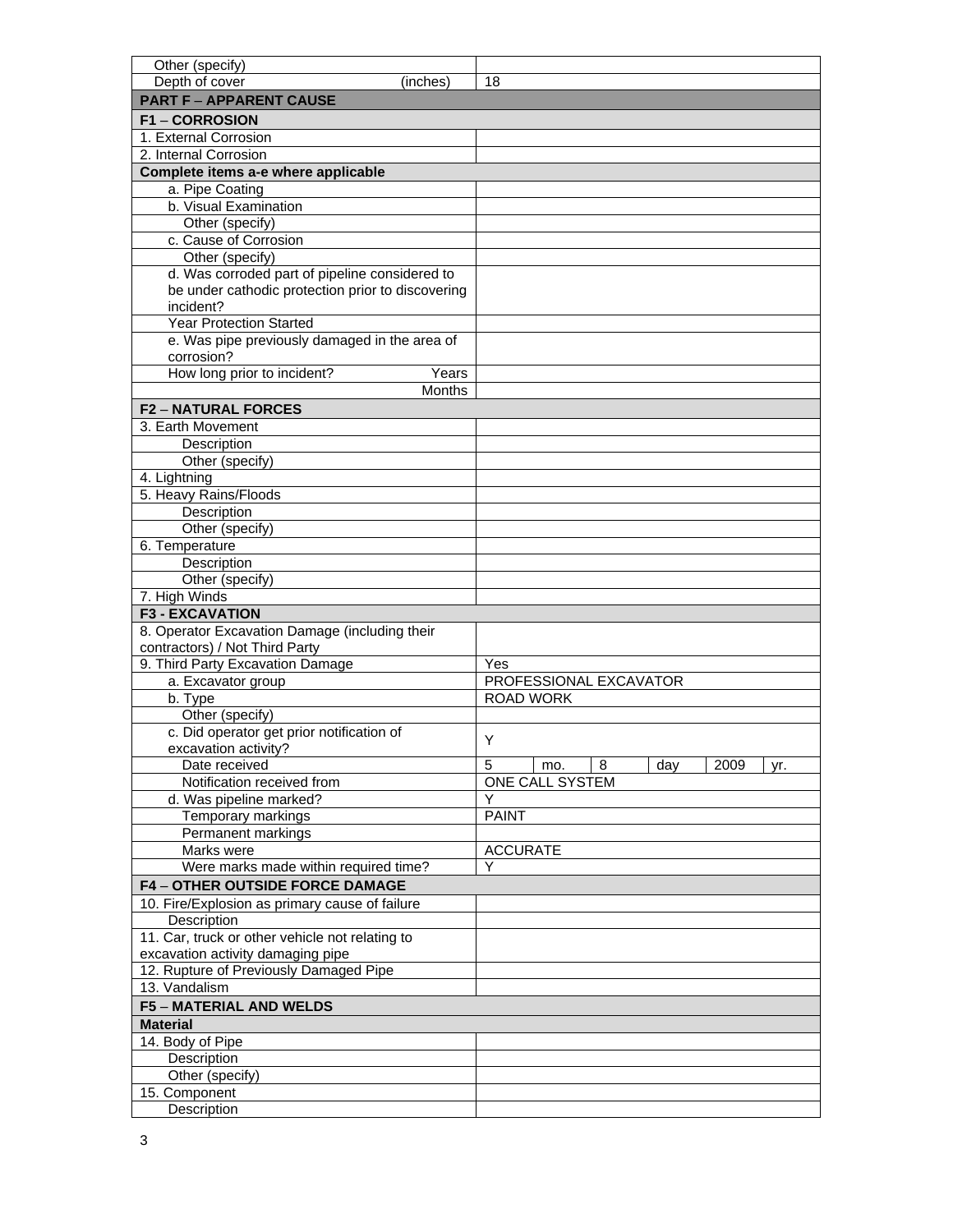| Other (specify)                                                                  |                                                                  |  |  |
|----------------------------------------------------------------------------------|------------------------------------------------------------------|--|--|
| 16. Joint                                                                        |                                                                  |  |  |
| Description                                                                      |                                                                  |  |  |
| Other (specify)                                                                  |                                                                  |  |  |
| Weld                                                                             |                                                                  |  |  |
| 17. Butt                                                                         |                                                                  |  |  |
| Description                                                                      |                                                                  |  |  |
| Other (specify)                                                                  |                                                                  |  |  |
| 18. Fillet                                                                       |                                                                  |  |  |
| Description                                                                      |                                                                  |  |  |
| Other (specify)                                                                  |                                                                  |  |  |
| 19. Pipe Seam                                                                    |                                                                  |  |  |
| Description                                                                      |                                                                  |  |  |
| Other (specify)                                                                  |                                                                  |  |  |
| Complete a-g if you indicate any cause in part F5                                |                                                                  |  |  |
| a. Type of failure                                                               |                                                                  |  |  |
| <b>Construction Defect</b>                                                       | <b>NO DATA</b>                                                   |  |  |
| Description                                                                      |                                                                  |  |  |
| <b>Material Defect</b>                                                           | <b>NO DATA</b>                                                   |  |  |
| b. Was failure due to pipe damage sustained in                                   |                                                                  |  |  |
| transportation to the construction or fabrication site?                          |                                                                  |  |  |
| c. Was part which leaked pressure tested before                                  |                                                                  |  |  |
| incident occurred?                                                               |                                                                  |  |  |
| d. Date of test                                                                  |                                                                  |  |  |
| Month                                                                            |                                                                  |  |  |
| Day                                                                              |                                                                  |  |  |
| Year                                                                             |                                                                  |  |  |
| e. Test medium                                                                   |                                                                  |  |  |
| Other (specify)                                                                  |                                                                  |  |  |
| f. Time held at test pressure<br>hr                                              |                                                                  |  |  |
| g. Estimated test pressure at point of incident                                  |                                                                  |  |  |
| (PSIG)                                                                           |                                                                  |  |  |
| <b>F6 - EQUIPMENT AND OPERATIONS</b>                                             |                                                                  |  |  |
| 20. Malfunction of Control/Relief Equipment                                      |                                                                  |  |  |
| Description                                                                      |                                                                  |  |  |
| Other (specify)                                                                  |                                                                  |  |  |
| 21. Threads Stripped, Broken Pipe Coupling                                       |                                                                  |  |  |
| Description                                                                      |                                                                  |  |  |
| Other (specify)                                                                  |                                                                  |  |  |
| 22. Ruptured or Leaking Seal/Pump Packing                                        |                                                                  |  |  |
| 23. Incorrect Operation                                                          |                                                                  |  |  |
| a. Type                                                                          |                                                                  |  |  |
| Other (specify)                                                                  |                                                                  |  |  |
| b. Number of employees involved who failed post-incident test                    |                                                                  |  |  |
| Drug test                                                                        |                                                                  |  |  |
| Alcohol test                                                                     |                                                                  |  |  |
| c. Were most senior employee(s) involved                                         |                                                                  |  |  |
| qualified?                                                                       |                                                                  |  |  |
| d. Hours on duty                                                                 |                                                                  |  |  |
| F7-OTHER                                                                         |                                                                  |  |  |
| 24. Miscellaneous                                                                |                                                                  |  |  |
|                                                                                  |                                                                  |  |  |
|                                                                                  |                                                                  |  |  |
| Description                                                                      |                                                                  |  |  |
| 25. Unknown                                                                      |                                                                  |  |  |
| Description                                                                      |                                                                  |  |  |
| <b>PART G - NARRATIVE DESCRIPTION OF FACTORS CONTRIBUTING TO THE EVENT</b>       |                                                                  |  |  |
| ON JULY 14, 2009 A 16 INCH STEEL NATURAL GAS SUPPLY LINE WAS DAMAGED WHEN A WHEN |                                                                  |  |  |
| BY MECHANIZED GRADING EQUIPMENT. THE FACILITIES HAD BEEN PROPERLY LOCATED AND    |                                                                  |  |  |
| MARKED IN RESPONSE TO A USA REQUEST. HOWEVER, THE REQUEST HAD EXPIRED, AND       |                                                                  |  |  |
| SOCALGAS WAS UNAWARE THAT EXCAVATING ACTIVITY WAS TAKING PLACE ON THE DAY OF     |                                                                  |  |  |
|                                                                                  |                                                                  |  |  |
| THE INCIDENT.                                                                    | REPAIRS WERE COMPLETED WITH NO GAS IGNITION AND NO INJURIES. ONE |  |  |